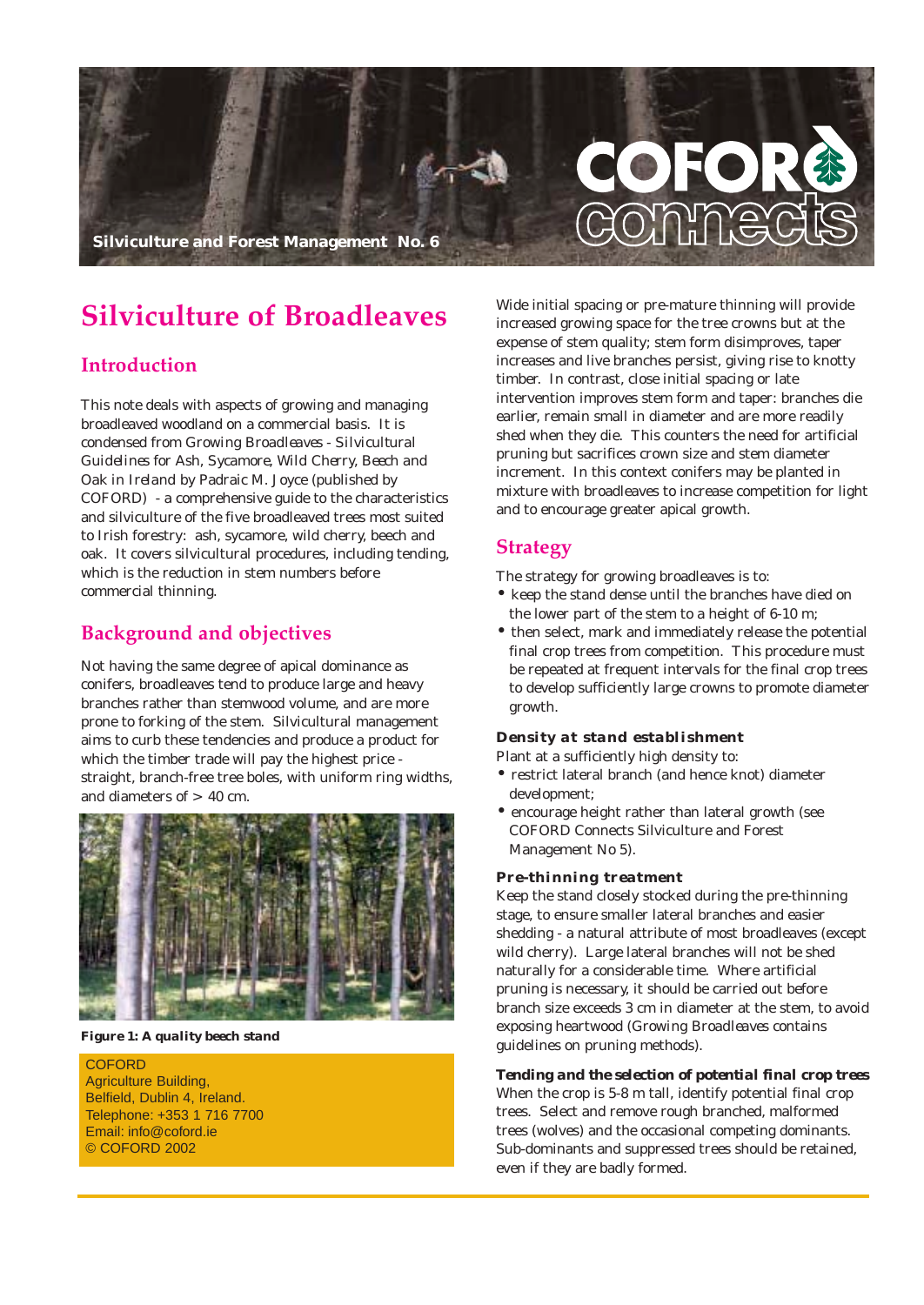|                             | <b>Table1: General Silvicultural Principles</b>                                                                                                                                                                                                                                                                                                                                                                                                                                                                                                                                                                                                                                                                                                                                                                                                                                                                                                                                                                                                 |                                                                                                             |
|-----------------------------|-------------------------------------------------------------------------------------------------------------------------------------------------------------------------------------------------------------------------------------------------------------------------------------------------------------------------------------------------------------------------------------------------------------------------------------------------------------------------------------------------------------------------------------------------------------------------------------------------------------------------------------------------------------------------------------------------------------------------------------------------------------------------------------------------------------------------------------------------------------------------------------------------------------------------------------------------------------------------------------------------------------------------------------------------|-------------------------------------------------------------------------------------------------------------|
| <b>Operation</b>            | What to do and how to do it                                                                                                                                                                                                                                                                                                                                                                                                                                                                                                                                                                                                                                                                                                                                                                                                                                                                                                                                                                                                                     | <b>Timeframe</b>                                                                                            |
| <b>Formative</b><br>shaping | Conducted in the early years to encourage straight stem development.<br>Forked or otherwise malformed stems are encouraged to revert to a single<br>leader. The shaping operation should be carried out in June-July; confined<br>to dominants and co-dominants; on a quota of 1,000 potential final crop<br>trees/ha (around 3 x 3 m). Hand secateurs sufficient for heights up to 3 m.<br>Long-handled secateurs necessary at greater heights.                                                                                                                                                                                                                                                                                                                                                                                                                                                                                                                                                                                                | Begin when crop is 1-1.5 m<br>tall. Repeat where forking<br>is persistent to provide 6 m<br>straight boles. |
| <b>Tending</b>              | Encourage the development of 1,000 good dominants/ha as potential final<br>crop trees. This is achieved by:<br>• removing coarse branched, forked and deformed stems (wolf trees);<br>• removing competing dominants, while retaining sufficient<br>co-dominants as well as all sub-dominant and suppressed trees to<br>promote natural pruning;<br>• controlling species such as willow and birch and other invasive species<br>competing in the upper canopy.<br>Partition the area into sections by cutting racks (2-3 m wide and at right<br>angles to planting rows) at 40-60 m intervals. Spaces between rows serve as<br>tending paths.                                                                                                                                                                                                                                                                                                                                                                                                  | When crop is 5-8 m tall -<br>earlier for light demanders<br>than for shade bearers.                         |
| <b>Pruning</b>              | Maintain a sufficiently high stocking density up to a top height<br>of 10-15 m (according to species). At this top height, tree boles<br>should be free of live branches up to 6-8 m. If artificial pruning<br>is necessary confine it to the 100-150 final crop trees/ha and<br>carry out at time of their selection. Wild cherry will require<br>pruning. The feasible limit for artificial pruning is 6 m. Above<br>this height the operation becomes too costly.                                                                                                                                                                                                                                                                                                                                                                                                                                                                                                                                                                            | Natural pruning preferred;<br>otherwise prune before<br>branches exceed 3 cm in<br>diameter.                |
| <b>Under-</b><br>planting   | An understorey assists in natural pruning, controls weed growth, increases<br>stand volume production and gives greater flexibility in management.<br>It is especially used in the silviculture of oak to control the development of<br>epicormic shoots, which reduce timber value. The species most suitable for<br>the purpose are hornbeam and beech. There is little experience of<br>hornbeam in Ireland. Therefore, beech is the preferred species until more<br>information on hornbeam becomes available. Planting beech in mixture<br>with other broad-leaved species at time of establishment is recommended<br>only for shorter rotation (60-80 years) species. Beech is highly aggressive<br>and tends to dominate midway through its rotation, at a time when an<br>understorey is needed for longer rotation species. The preferred procedure<br>is to underplant with beech after the first thinning. Subsequent thinnings<br>should cater for the development of the understorey, as it will require some<br>light to survive. | At establishment or after<br>first thinning.                                                                |
| <b>Control of</b>           | Methods of control:<br><b>grey squirrel</b> • Poison with warfarin - probably the most cost-effective method. Special<br>hoppers are available, allowing access to the bait by grey squirrels only.<br>(Not recommended in areas still containing red squirrels.)<br>• Live trapping employs cage-traps - relatively effective but can prove<br>laborious; periods of pre-baiting and long trapping sessions are<br>often needed.<br>• Shooting, alone or in combination with drey poking. The latter is more<br>effective than straight shooting but both are dubious as measures of<br>damage prevention. Drey poking can only be effectively carried out in<br>late winter and early spring and is unlikely to effect a lasting reduction<br>in numbers. Attempts to prevent damage to trees by killing squirrels in<br>months other than April to July usually not successful.                                                                                                                                                              |                                                                                                             |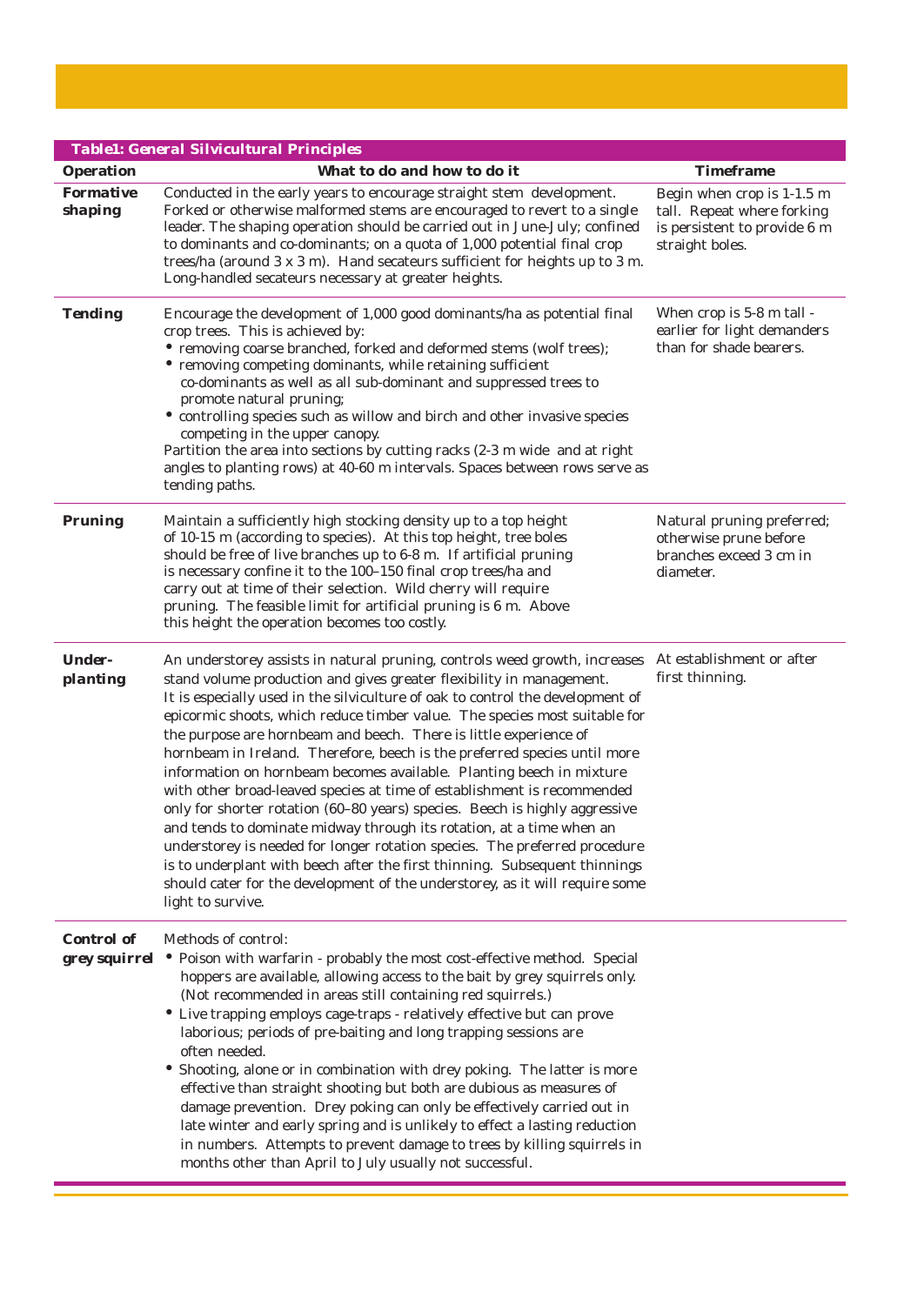

*Figure 2: Young stand of well-managed oak*

# **Species Characteristics in Plantations**

## **ASH** *(See Table 2)*

#### *Growth Performance*

Rapid growth in early years; current annual growth peaks around 20 years. Requires heavy thinning throughout its life to attain desired diameter growth; relatively short economic rotation.

## *Factors affecting growth*

Death of opening buds by frost or insect larvae may lead to forking. Damage from hares and rabbits if left unprotected. Deer browse intensively on young plants and may cause heavy bark stripping of pole stage crops up to 20 cm diameter.

# **SYCAMORE** *(See Table 3)*

### *Growth Performance*

Reaches a height of 35 m in stands. Over the first 30 years sycamore shows excellent growth performance on suitable sites. Growth then declines and beyond 50 years of age, falls off considerably.

| <b>Table 2: Ash Silvicultural Treatment</b> |                                               |                                                                                                                                                                                                                                                               |
|---------------------------------------------|-----------------------------------------------|---------------------------------------------------------------------------------------------------------------------------------------------------------------------------------------------------------------------------------------------------------------|
| Top height (m)                              | <b>Stocking after</b><br>treatment (trees/ha) | <b>Comment</b>                                                                                                                                                                                                                                                |
| $0.4 - 0.9$                                 | 3.300                                         | Planted at $2.0 \times 1.5$ m.                                                                                                                                                                                                                                |
| $0.5 - 2.0$                                 | 3,300                                         | Vegetation management                                                                                                                                                                                                                                         |
| $2 - 3$                                     | 3,000                                         | Formative shaping – singling of forked leaders.                                                                                                                                                                                                               |
| $4-5$                                       | 3,000                                         | 2nd formative shaping (if necessary).                                                                                                                                                                                                                         |
| $7 - 8$                                     | 2,100                                         | Tending – remove 'wolves', deformed and cankered stems, but retain enough<br>trees to encourage natural pruning.                                                                                                                                              |
| $8 - 10$                                    |                                               | Select and prune 200 best trees/ha to 3-4 m (if natural pruning not satisfactory);<br>remaining live crown to equal half tree height. Favour naturally occurring<br>compatible species (e.g. cherry, sycamore, beech, oak) to encourage species<br>diversity. |
| 15                                          | 490                                           | Select 150 final crop trees/ha; prune to 6 m if necessary; thin to remove<br>competitors.                                                                                                                                                                     |

## *Table 3: Sycamore Silvicultural Treatment*

|               | Top height (m) Stocking after<br>treatment (trees/ha) | <b>Comment</b>                                                                     |
|---------------|-------------------------------------------------------|------------------------------------------------------------------------------------|
| $0.4 - 0.75$  | 4.000                                                 | Planted at 2 x 1.25 m. (2 m between rows).                                         |
| $0.5 - 1.0 +$ | 4.000                                                 | <b>Vegetation management</b>                                                       |
| $2 - 3$       | 3.500                                                 | Formative shaping - singling of forked leaders.                                    |
| $4 - 5$       | 3.500                                                 | 2nd formative shaping (if necessary).                                              |
| $7 - 8$       | 2.200                                                 | Tending - remove wolves and deformed stems; in sycamore/larch mixtures             |
|               |                                                       | remove competing larch.                                                            |
| $12 - 14$     | 1.000                                                 | Heavy crown thinning - option to underplant with beech or hornbeam.                |
| 15            | 650                                                   | Select 150 final crop trees; thin to remove competitors. Pruning may be necessary. |
| $17 - 18$     | 400                                                   | Thin to remove competitors to final crop stems and to release beech/hornbeam       |
|               |                                                       | understorey.                                                                       |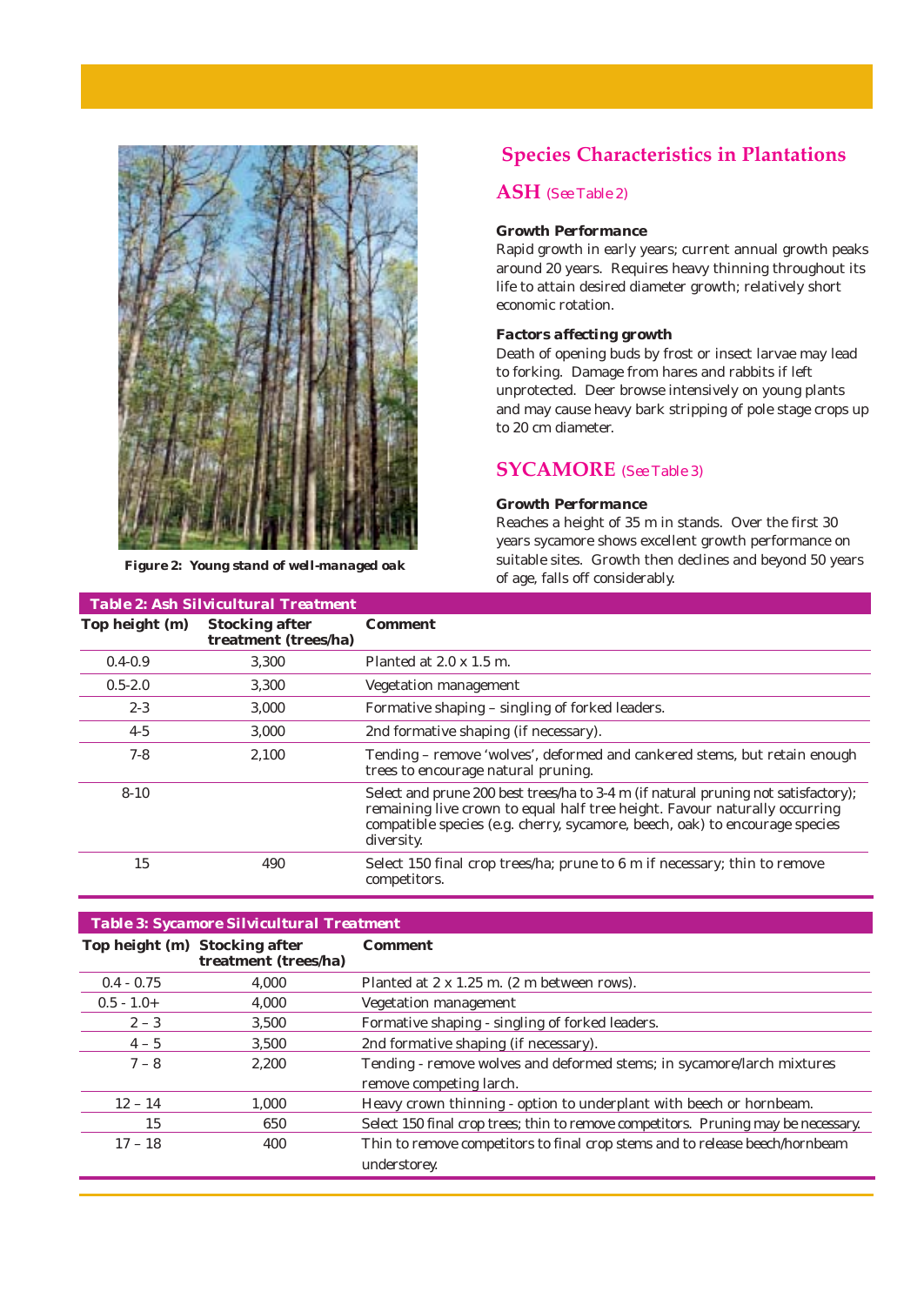## *Factors affecting growth*

Both young and older sycamore are susceptible to competition from grasses which may result in complete failure of plantations. Forking is attributed to flowering of the shoot and not to frost damage. Deer browse intensively on young plants. They may cause bark stripping of pole stage crops. Particularly prone to damage by grey squirrels, often leading to encirclement and death of the upper crown.

# **WILD CHERRY** *(See Table 4)*

## *Growth Performance*

Grows very rapidly in youth and develops large crowns but needs careful thinning in middle age; shows good apical dominance but a poor ability for natural pruning. When planted on suitable sites it can attain 80 cm height increment in its second growing season. Annual height growth culminates between 7 and 15 years and slows appreciably between 30 and 40 years. From then on its capacity to respond to increased growing space is markedly reduced. (Because of its

rapid growth and relatively short life span (70 - 80 years) it can be regarded as an ideal tree for mixtures in small woodlands, especially along the margins, where it will produce quality timber on relatively short rotations).

## *Factors affecting growth*

Wild cherry does not grow well on exposed sites. It is vulnerable to attack by mice during the first years following planting, with damage most severe in dense grass swards. Vegetation control offers effective means of mice control as well as helping growth. Not susceptible to damage by grey squirrel but is vulnerable to fraying and browsing by deer.

Susceptible to: cherry blackfly (*Myzus cerasi*), bacterial canker (*Pseudomonas syringae*) which may kill the tree, and heart-rot, caused by both honey fungus (*Armillaria mellea*) and Fomes (*Heterobasidion annosum)*.

| <b>Table 4: Wild Cherry Silvicultural Treatment</b> |                                               |                                                                                                                                                                                                                                                         |
|-----------------------------------------------------|-----------------------------------------------|---------------------------------------------------------------------------------------------------------------------------------------------------------------------------------------------------------------------------------------------------------|
| Top height (m)                                      | <b>Stocking after</b><br>treatment (trees/ha) | <b>Comment</b>                                                                                                                                                                                                                                          |
| $0.5 - 1.2$                                         | 2.000-4.000                                   | Planted at 2.25 x 2 m to 2 x 1.25 m depending on size & quality.                                                                                                                                                                                        |
|                                                     | 2.000-4.000                                   | Vegetation management - spot application of glyphosate or<br>treatment of 1 m strip; may also reduce frost damage.                                                                                                                                      |
| $1.5 - 3.0$                                         |                                               | Formative shaping - singling of forked leaders on best trees (200/ha).                                                                                                                                                                                  |
| ca. $5-20$                                          |                                               | Green prune between June and August when sap is flowing. Prune<br>when branch diameter is less than 3 cm (to prevent exposure of<br>heartwood) and to a minimum height of 6 m in several lifts. Only<br>80-130 final crop trees/ha to be pruned to 6 m. |
| $6-8$                                               |                                               | Tending - remove all trees competing with 200 potential final<br>crop trees/ha (about 7 m apart)                                                                                                                                                        |

| <b>Table 5: Beech Silvicultural Treatment</b> |                                               |                                                                                                                |
|-----------------------------------------------|-----------------------------------------------|----------------------------------------------------------------------------------------------------------------|
| Top height (m)                                | <b>Stocking after</b><br>treatment (trees/ha) | <b>Comment</b>                                                                                                 |
| $0.2 - 1.0$                                   | 6.600                                         | Planted at 2.0 x 0.75 m (2 m between rows).                                                                    |
| $0.2 - 2.0$                                   | 6.600                                         | Vegetation management, until no threat from competing vegetation.                                              |
| $2 - 3$                                       | 6.000                                         | Formative shaping - singling of forked leaders.                                                                |
| $4 - 5$                                       | 5.500                                         | 2nd formative shaping (if necessary).                                                                          |
| $5 - 8$                                       | $2,500 - 3,000$                               | Tending - remove wolves to encourage development of 1,000<br>potential crop trees/ha - allow light into stand. |
| $10 - 11$                                     | $1.900 - 2.100$                               | Second tending - if stem form poor, or crown differentiation absent.                                           |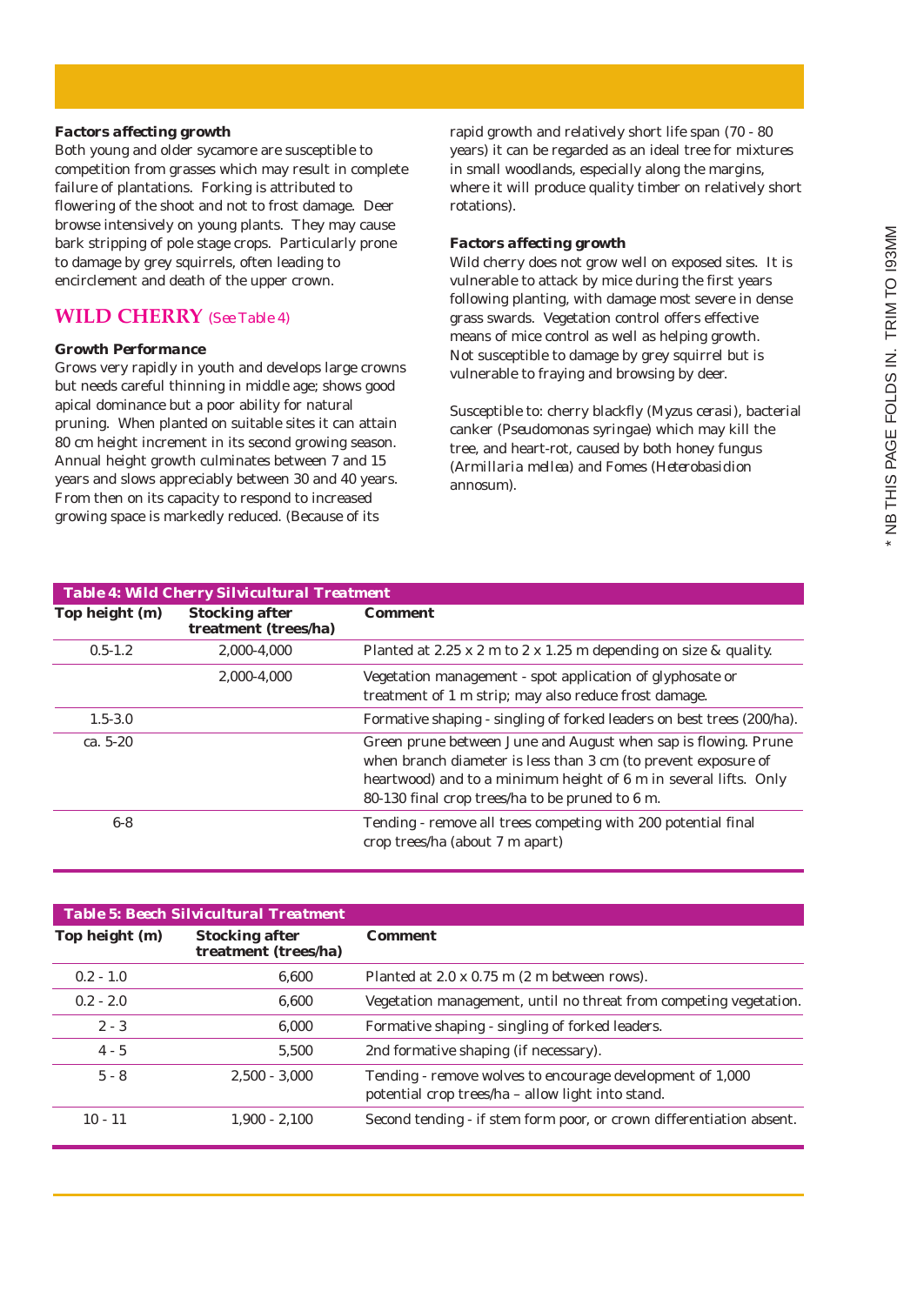## **BEECH** *(See Table 5)*

## *Growth Performance*

Shows typical growth pattern of a climax species height growth begins relatively slowly but continues more steadily and for longer than pioneers. Prone to coarse growth and forking with a medium ability for natural pruning. Young trees show better stem form when developing under the light shade of mature trees and may grow up perfectly straight. Branches are shed more freely if the trees are in dense stands. Beech is often outgrown by other species in the early decades but during the second half of the rotation the roles are reversed. It responds much better to crown thinning at an advanced age, and is regarded as the most flexible tree species of our forests. Beech has an economic rotation of 100-120 years.

#### *Factors affecting growth*

Under favourable growth conditions beech is windfirm, but may be damaged by summer gales or destabilised on waterlogged soils. Where occurrence of late frost is frequent, such as hollows or flat terrain, young beech should be raised only under the shelter of old stands or introduced nurse trees. Without shelter beech afforestation can lead to total failure on such sites.

Favoured by grey squirrel which may attack from the thicket stage up to 60 years of age by gnawing the bark from the stem. Browsing, fraying and bark stripping by deer can lead to serious damage where deer populations are high.

# **OAK** *(See Table 6)*

## *Growth Performance*

Medium natural pruning tendency. Prone to development of epicormic branches. The wood is susceptible to shake. Oaks show a rapid height growth in the early years. However, cumulative height growth is impressive only on the very best sites. Estimated economic rotations are 130 years for pedunculate and 160 years for sessile oak.

## *Factors affecting growth*

Free of pests and diseases in Ireland, apart from oak mildew and some grey squirrel damage. Domestic livestock, rabbits, hares and deer must be excluded from newly established plantations. Two fungi that attack oak are of significance: *Polyporus sulphureus*, which causes brown cubical rot and *Stereum gausapatum*, which causes pipe rot. These enter the tree through branch stubs in which heartwood has developed. To avoid infection side branches should not be allowed to develop heartwood. This is best achieved by ensuring that branch diameter is kept small  $\left( < 3 \right)$ cm) by close spacing. The alternative is early and continued high pruning.

| <b>Table 6: Oak Silvicultural Treatment</b> |                                               |                                                                                                                                                                                          |
|---------------------------------------------|-----------------------------------------------|------------------------------------------------------------------------------------------------------------------------------------------------------------------------------------------|
| Top height (m)                              | <b>Stocking after</b><br>treatment (trees/ha) | <b>Comment</b>                                                                                                                                                                           |
| $0.2 - 1.0$                                 | 6.600                                         | Planted at 2.0 x 0.75 m (2 m between rows).                                                                                                                                              |
| $0.2 - 2.0$                                 | 6,600                                         | <b>Vegetation management</b>                                                                                                                                                             |
| $2 - 3$                                     | 6.000                                         | Formative shaping - singling of forked leaders.                                                                                                                                          |
| $4 - 5$                                     | 5,000                                         | 2nd formative shaping (if necessary).                                                                                                                                                    |
| $6 - 7$                                     | 3,600                                         | Tending - remove wolves, crooked and badly formed stems. In<br>oak/conifer mixtures remove dominating European larch or Scots<br>pine. Do limited pruning if natural pruning inadequate. |
| $10 - 11$                                   | $1,900 - 2,100$                               | 2nd tending (if necessary - for poor stem form or absence of<br>crown differentiation) - in oak/conifer mixtures remove conifers.                                                        |
| $13 - 15$                                   | $1,000 - 1,300$                               | Select about 100 final crop trees/ha. After crown thinning,<br>underplant with beech or hornbeam.                                                                                        |